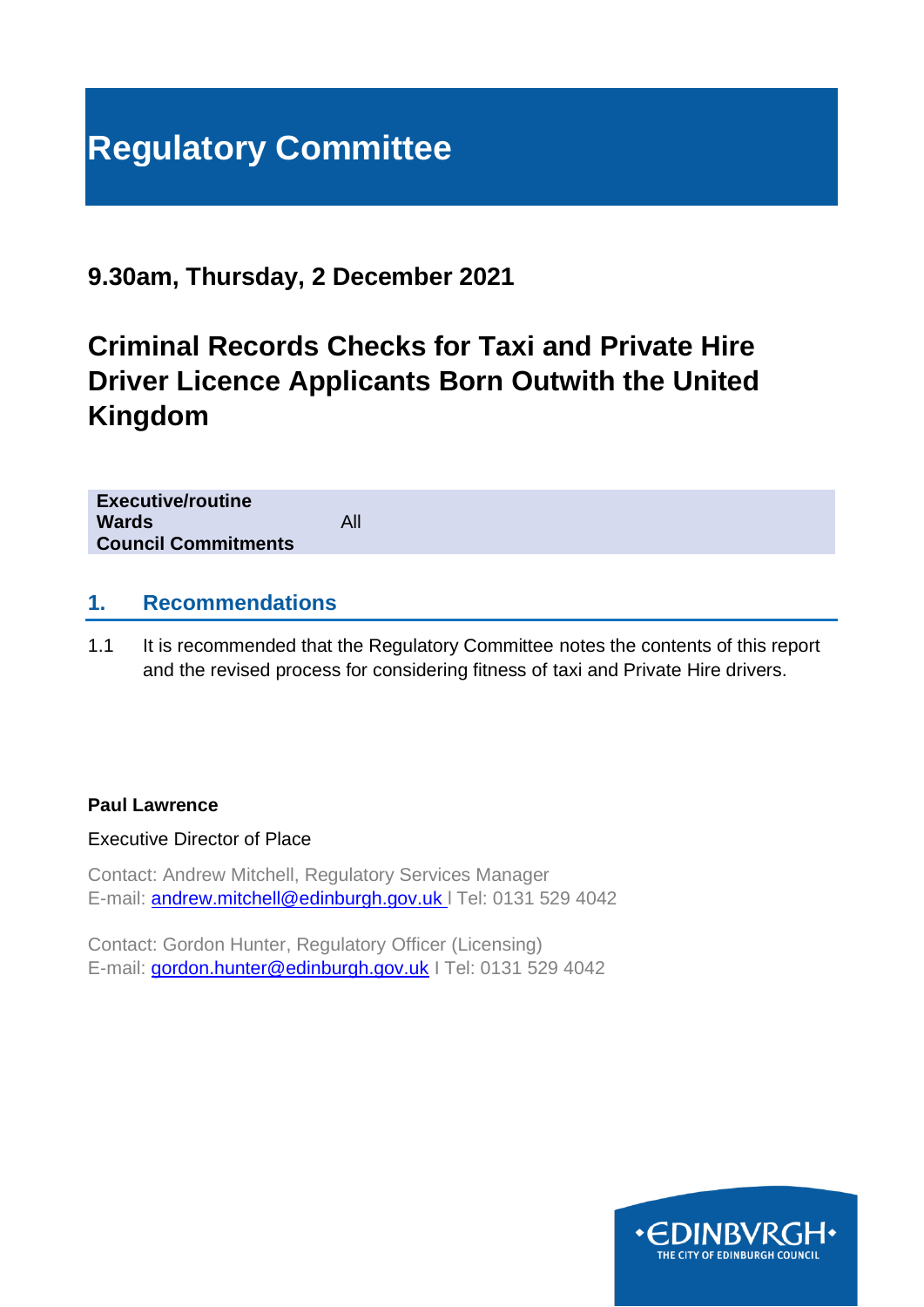# **Report**

# **Criminal Records Checks for Taxi and Private Hire Driver Licence Applicants Born Outwith the United Kingdom**

#### **2. Executive Summary**

- 2.1 This report provides an update for Committee on the process for checking the previous convictions of applicants who wish to be licensed as taxi or Private Hire drivers born, or who have resided, outwith the United Kingdom.
- 2.2 As a result of the COVID-19 pandemic, it is proposed that a minor change to the application of the policy should be made for existing taxi and Private Hire drivers if they are unable to obtain the relevant criminal convictions check.

#### **3. Background**

- 3.1 In terms of Section 9 of the Civic Government (Scotland) Act 1982 ('the 1982 Act'), the City of Edinburgh Council, as the licensing authority, has previously resolved to require taxis and Private Hire Cars ('PHC'), and taxi and PHC drivers, to be licensed under the provisions of Sections 10 and 13 of the 1982 Act.
- 3.2 Having determined to license the taxi and PHC trade, the Council has a duty to ensure that a licence is not granted to a person who is not 'fit and proper', and thus to provide members of the public with confidence in the suitability of the licensed drivers.
- 3.3 In terms of Section 3 of the 1982 Act, a licensing authority must consider an application within three months of it having been made and, subject to provisions, reach a final decision on the application within the period of six months beginning with the end of the three month period (i.e. nine months).
- 3.4 As part of this process, Police Scotland provides information on an applicant's criminal history, including previous convictions, and the applicant's suitability. The system has a number of limitations, in that Police Scotland has access to criminal records held within the UK but has limited or no access to criminal records from outwith the UK. Consequently, licence applications from persons who have recently immigrated to the UK, or those who have previously resided in other countries, may not be subject to adequate checks in respect of applicable convictions.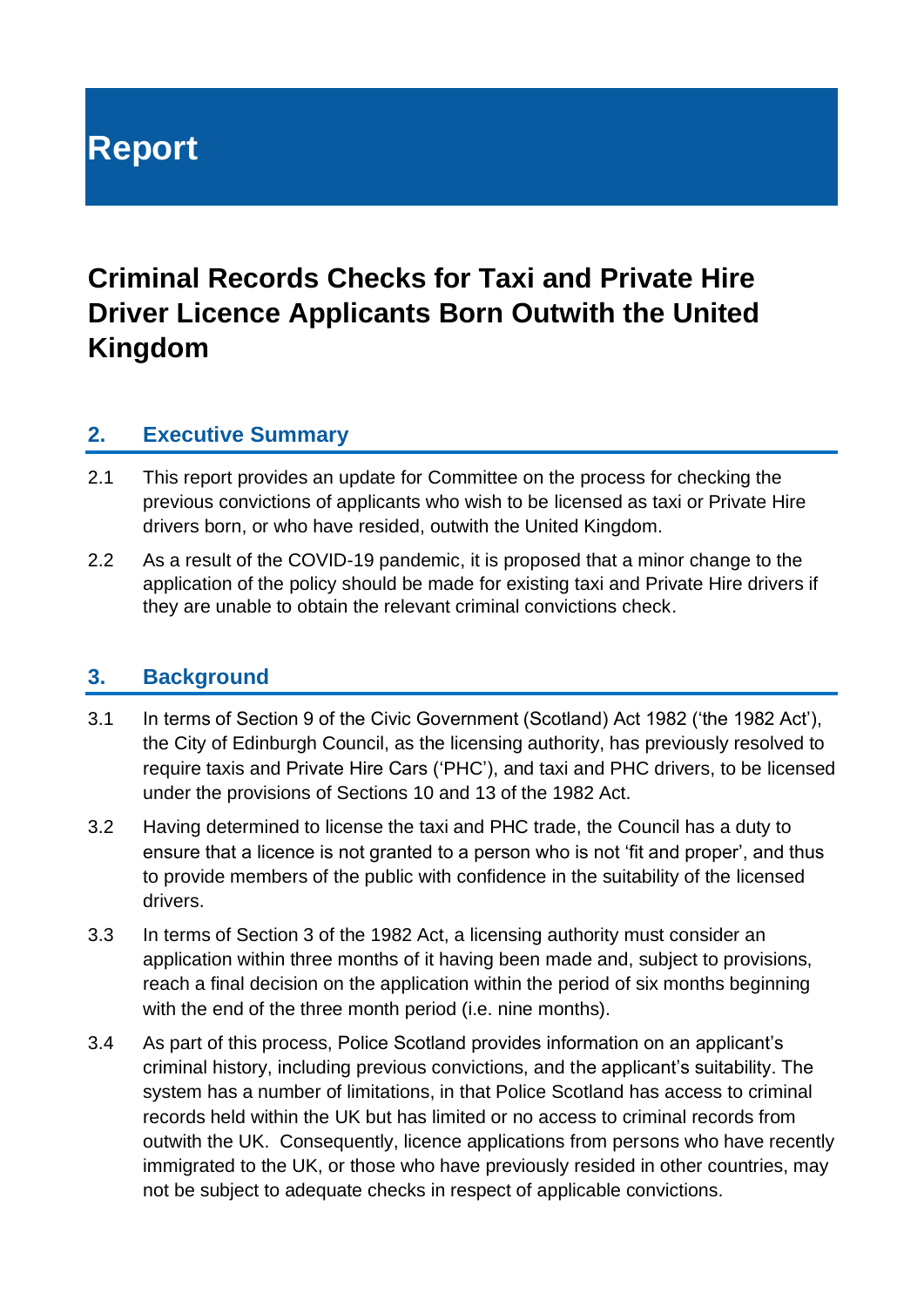3.5 UK citizens are therefore subject to more stringent checks and held to a higher standard than applicants born outwith the UK.

#### **Declaration of Previous Convictions**

- 3.6 Applicants for both taxi driver and PHC driver licences are required by law to provide details of any previous convictions, subject to the provisions of the Rehabilitation of Offenders Act 1974 (Exclusions and Exceptions) (Scotland) Order 2015 ('the 2015 Order') which created a category of 'protected convictions'. Where an applicant has no convictions, they are required to declare that this is the case. Applicants are subject to a criminal records check, carried out by Police Scotland, however this check will not reveal details of any convictions outwith the UK.
- 3.7 The Rehabilitation of Offenders Act 1974 makes certain provisions relating to convictions that are considered 'spent'. However, the Rehabilitation of Offenders Act 1974 (Exclusions and Exceptions) (Scotland) Order 2013 excluded these provisions in respect of proceedings relating to the grant, renewal or cancellation of a taxi driver's licence or PHC driver's licence, and this means that spent convictions which are not protected convictions, may be considered alongside unspent convictions in such licence applications.
- 3.8 At the Regulatory Committee meeting on [19 September 2016,](https://democracy.edinburgh.gov.uk/Data/Regulatory%20Committee/20160919/Agenda/full_meeting_papers.pdf) the committee agreed to introduce a new policy which would take effect from 1 November 2016, to address some previously identified concerns. Applicants for taxi driver and PHC driver licences would be required to provide the records and information of any previous non-UK criminal convictions, to enable assessment. This policy was updated by the Committee on [24 October 2017](https://democracy.edinburgh.gov.uk/Data/Regulatory%20Committee/20171024/Agenda/item_62_-_production_of_criminal_records_checks_for_taxi_and_private_hire_car_drivers_licence_applicants_born_outwith_the_uk.pdf) and [6 February](https://democracy.edinburgh.gov.uk/Data/Regulatory%20Committee/20180206/Agenda/item_61_-_criminal_records_checks_for_taxi_and_private_hire_car_drivers_licence_applicants_born_outwith_the_uk.pdf) 2018.

# **4. Main report**

- 4.1 The Licensing Service has continued to operate throughout the COVID-19 pandemic, but this has not been without difficulties for both the service and for applicants. Some drivers have been unable to obtain conviction documentation from their country of origin and this has been particularly problematic for existing licensed drivers.
- 4.2 The policy requires that anyone applying for the grant or renewal of a taxi or PHC driver's licence is required to provide evidence of the following:
	- 4.2.1 If they were born in the UK but have lived in any other country for six months or more, they must provide a Criminal Record Check from that country; or
	- 4.2.2 If they were born outwith the UK, they must provide a Criminal Record Check from their country of origin. They must also provide a Criminal Record Check from any other country in which they have resided for six months or more; or
	- 4.2.3 If they were born outwith the UK, immigrated to the UK with their parents and have resided in the UK since childhood and are able to demonstrate this, but are unable to provide criminal record documentation relating to the period when they were a child under the age considered to be below the age of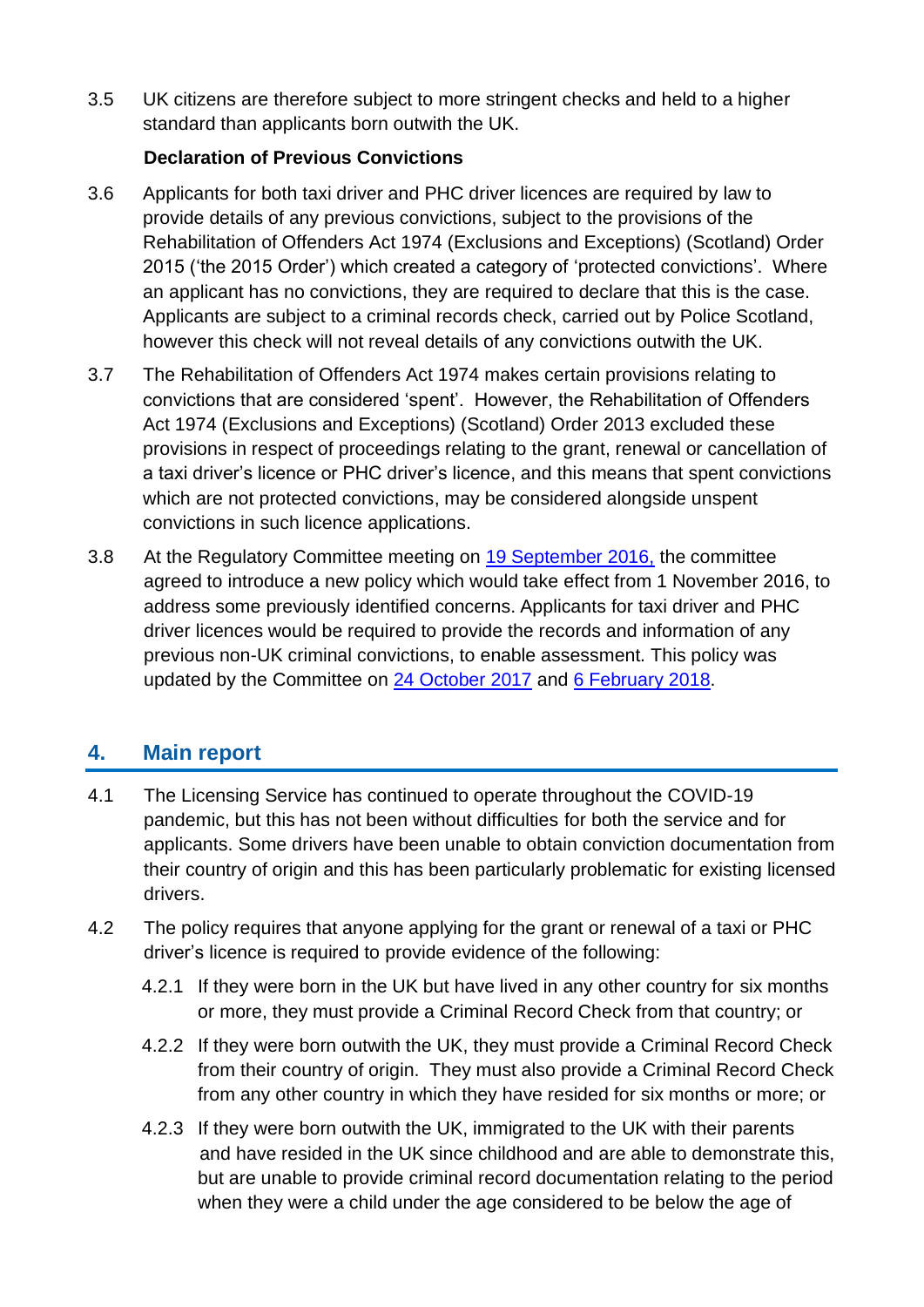criminal responsibility in Scotland (i.e. 12), that this is accepted as the equivalent of offending history of UK nationals and would not normally be considered by the authority.

- 4.3 In all cases, the Criminal Record Checks provided must have been obtained within the six months immediately prior to submitting an application, translated into English and verified by the relevant UK based Embassy or High Commission.
- 4.4 The current policy in relation to Criminal Record Checks is designed to assist the Council to discharge its duties in relation to public safety. It provides applicants, passengers and Council officers with a clearly defined framework against which a decision whether or not to process an application can be made.
- 4.5 A number of enquiries/complaints have been received regarding the perception that the current policy is unfair and discriminates against existing applicants who are unable to obtain relevant documentation, and that this prevents them from earning a living. There has been some ambiguity about whether renewal applications can be granted in those circumstances.
- 4.6 In light of the above, it is proposed to clarify the application of the policy so that unless an existing licence holder has been out of the country for a period of six months or more since their last licence renewal, new certification will not be required on the renewal of an existing licence. Where an existing licence holder has been unable to provide evidence after being out of the UK for six months or more these cases will be referred to committee for determination. Where a previous licence holder has failed to renew their licence and allowed it to lapse, they shall be treated as a new applicant.
- 4.7 Where an applicant for a new licence has been unable to produce the relevant Criminal Record Check, the application will be treated as incomplete, and therefore will not be processed. Whilst noting this concern that this means some applicants will be unable to progress an application, which has been raised by a small number of individuals, it is considered that this has to be balanced against the needs of the users, and in particular the fundamental duty of the licensing authority to protect public safety. Taxi and PHC drivers operate in a unique environment where they are unaccompanied in a car while providing transport for passengers, some of whom are vulnerable. Passengers have an expectation that drivers will have been suitably checked by the local authority, and it is essential that public confidence in the licensing authority is maintained.
- 4.8 It is not recommended that any further changes are made to the application process, whereby applicants will be required to obtain evidence of their right to work in the UK, and provide the records and information required to enable assessment in respect of any previous non-UK criminal convictions. Appendix 1 sets out the policy for noting.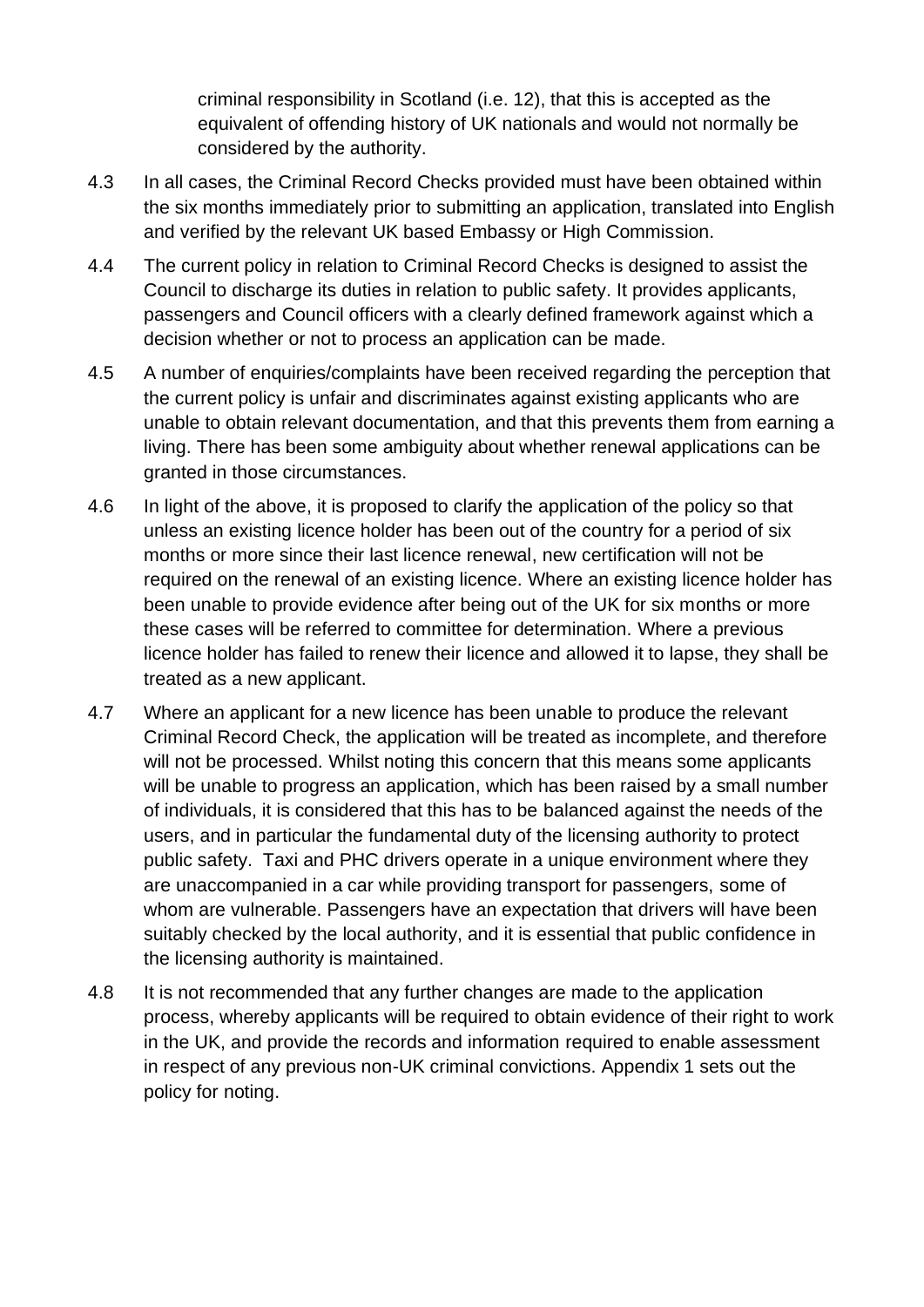## **5. Next Steps**

5.1 The taxi trade will be notified that this process has been approved, application forms and the Council website will be updated.

### **6. Financial impact**

6.1 There is no direct financial impact on the Council. All costs are contained within existing budgets

# **7. Stakeholder/Community Impact**

- 7.1 A Licensing Authority has a duty to ensure that a licence is not granted to a person who is not 'fit and proper', and that they have a right to work and remain in the UK.
- 7.2 Continued reliance on Police Scotland providing criminal background checks in respect of foreign nationals or persons born outwith the UK increases the risk of granting a licence to an applicant who is not a fit and proper person.
- 7.3 The policy will prevent applicants who are unable to provide criminal convictions checks from their country of origin's local authority from working in the taxi and PHC trade.
- 7.4 There is a risk that an applicant may challenge this policy in the courts. It is believed that the need to protect the overall public safety mitigates against that risk.
- 7.5 The contents and recommendations neither contribute to, nor detract from, the delivery of the three Public Sector Equality Duties.
- 7.6 The contents and recommendations described in the report do not deliver any outcomes relating to the ten areas of rights, nor do they enhance or infringe them.
- 7.7 There is no environmental impact arising from the contents of this report.

### **8. Background reading/external references**

- 8.1 [Production of Criminal Records and Evidence of](https://democracy.edinburgh.gov.uk/Data/Regulatory%20Committee/20160919/Agenda/full_meeting_papers.pdf) Right to Work in the UK by Taxi & [PHC Driver's Licence Applicants](https://democracy.edinburgh.gov.uk/Data/Regulatory%20Committee/20160919/Agenda/full_meeting_papers.pdf) – Regulatory Committee on 19 September 2016
- 8.2 Production of Criminal Records Checks for Taxi and Private Hire Car Driver's [Licence Applicants Born Outwith the UK](https://democracy.edinburgh.gov.uk/Data/Regulatory%20Committee/20171024/Agenda/item_62_-_production_of_criminal_records_checks_for_taxi_and_private_hire_car_drivers_licence_applicants_born_outwith_the_uk.pdf) – Regulatory Committee on 24 October 2017
- 8.3 [Criminal Records Checks for Taxi and Private Hire Car Driver's Licence Applicants](https://democracy.edinburgh.gov.uk/Data/Regulatory%20Committee/20180206/Agenda/item_61_-_criminal_records_checks_for_taxi_and_private_hire_car_drivers_licence_applicants_born_outwith_the_uk.pdf)  [Born Outwith the United Kingdom](https://democracy.edinburgh.gov.uk/Data/Regulatory%20Committee/20180206/Agenda/item_61_-_criminal_records_checks_for_taxi_and_private_hire_car_drivers_licence_applicants_born_outwith_the_uk.pdf) – Regulatory Committee on 6 February 2018

#### **9. Appendices**

9.1 Appendix 1 – Policy on Criminal Records Checks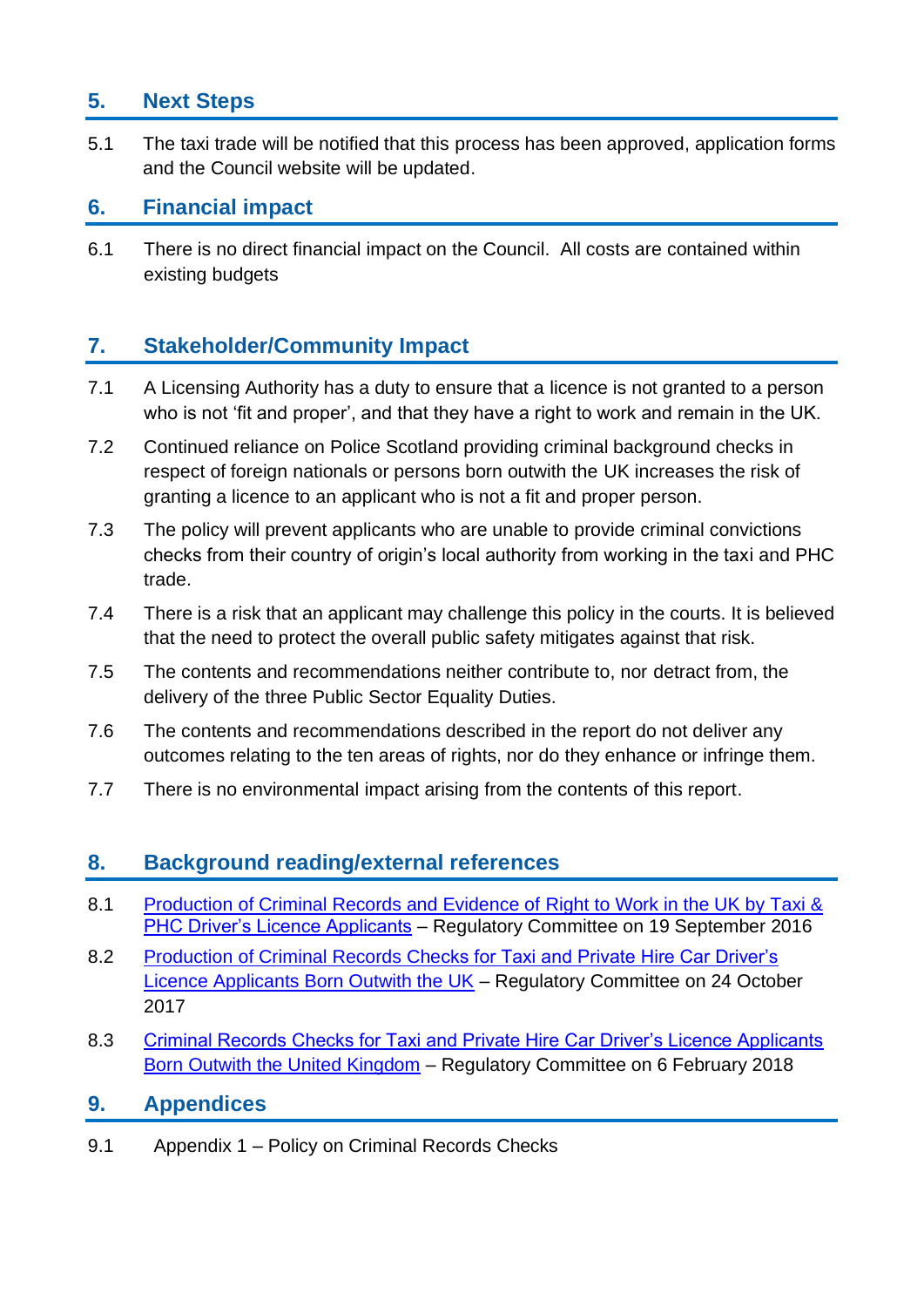#### **Policy on Criminal Records Checks**

- 1. Subject to the Rehabilitation of Offenders Act 1974, as amended by the Rehabilitation of Offenders Act 1974 (Exclusions and Exceptions) (Scotland) Order 2013 and the Rehabilitation of Offenders Act 1974 (Exclusions and Exceptions) (Scotland) Amendment Order 2015. All convictions must be declared on the application form, even if they are otherwise "spent" for the purposes of the Rehabilitation of Offenders Act 1974, unless they are "protected" convictions.
- 2. In addition, anyone applying for the grant of a taxi or PHC driver's licence is required to provide evidence of the following:
	- 2.1 If they were born in the UK but have lived in any other country for six months or more, they must provide a Criminal Record Check from that country; or
	- 2.2 If they were born outwith the UK they must provide a Criminal Record Check from their country of origin. They must also provide a Criminal Record Check from any other country in which they have resided for six months or more; or
	- 2.3 If they were born outwith the UK, immigrated to the UK with their parents and have resided in the UK since childhood and are able to demonstrate this, but are unable to provide criminal record documentation relating to the period when they were a child under the age considered to be below the age of criminal responsibility in Scotland (i.e. 12), that this is accepted as the equivalent of offending history of UK nationals and would not normally be considered by the authority.
- 3. In all cases, the Criminal Record Checks provided must have been obtained within the six months immediately prior to submitting an application, translated into English and verified by the relevant UK based Embassy or High Commission.

Information on how to obtain criminal record checks overseas can be found on the GOV.UK web site: [www.gov.uk/government/publications/criminal-records-checks-for-overseas](http://www.gov.uk/government/publications/criminal-records-checks-for-overseas-applicants)[applicants](http://www.gov.uk/government/publications/criminal-records-checks-for-overseas-applicants)

- 4. Where an applicant for a renewal of a taxi or PHC driver's licence has been outwith the UK for a period of six months or more since the last renewal criminal records certificates shall be provided. If an applicant is unable to do so then their application will be accepted, processed and referred to the committee to determine whether the application should be considered an exception to the policy.
- 5. Where an applicant for a new licence has been unable to produce the relevant Criminal Record Check, the application will be treated as incomplete, and therefore will not be processed. In addition, following the statutory amendments introduced by the Immigration Act 2016, applications will not be accepted from an applicant who cannot demonstrate the right to work in the UK.